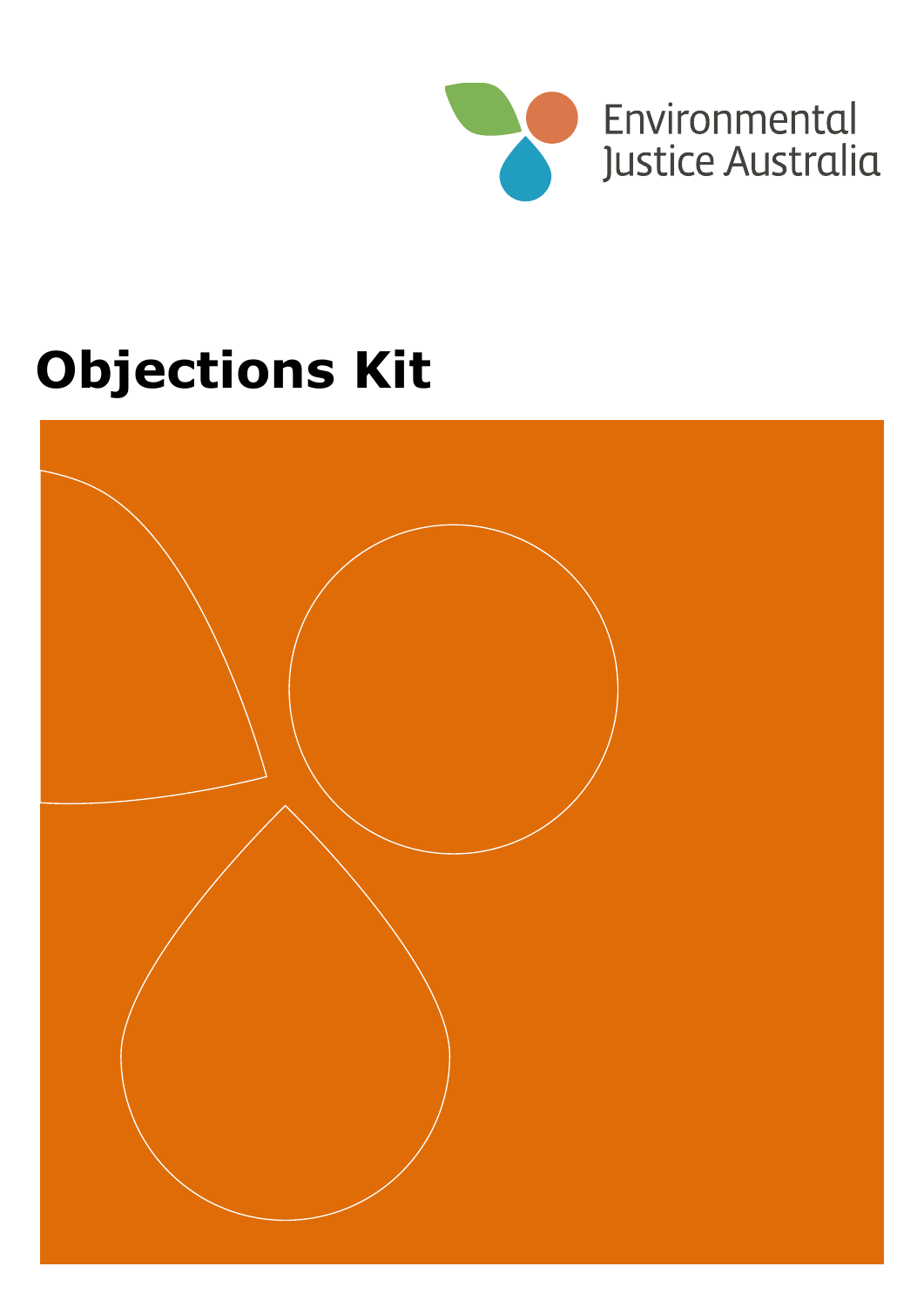# **Objections Kit**

# A guide to objecting to an application for a planning permit

# **About Environmental Justice Australia**

Environmental Justice Australia are nature's lawyers. We use the law to protect our environment, and we work to change our laws to make sure they protect the right of all Australians to clean air, clean water and healthy ecosystems.

### **For further information contact:**

Environmental Justice Australia

| Phone:   | 03 8341 3100<br>(Melbourne metropolitan area)                                               |  |  |
|----------|---------------------------------------------------------------------------------------------|--|--|
|          | 1300 EDOVIC (1300 336842) (Local call cost for callers outside Melbourne metropolitan area) |  |  |
| Fax:     | 03 8341 3111                                                                                |  |  |
| E-mail:  | admin@envirojustice.org.au                                                                  |  |  |
| Website: | www.envirojustice.org.au                                                                    |  |  |
| Post:    | PO Box 12123, A'Beckett Street PO, Melbourne VIC 8006                                       |  |  |
| Address: | Level 3, the 60L Green Building, 60 Leicester Street, Carlton                               |  |  |

### **SEEK LEGAL ADVICE REGARDING SPECIFIC CASES**

While all care has been taken in preparing this publication, it is not a substitute for legal advice in individual cases. For any specific questions, seek legal advice.

Produced & published by Environment Defenders Office (Victoria) Ltd

Original Publication date: August 2007

© This kit cannot be reproduced without consent of author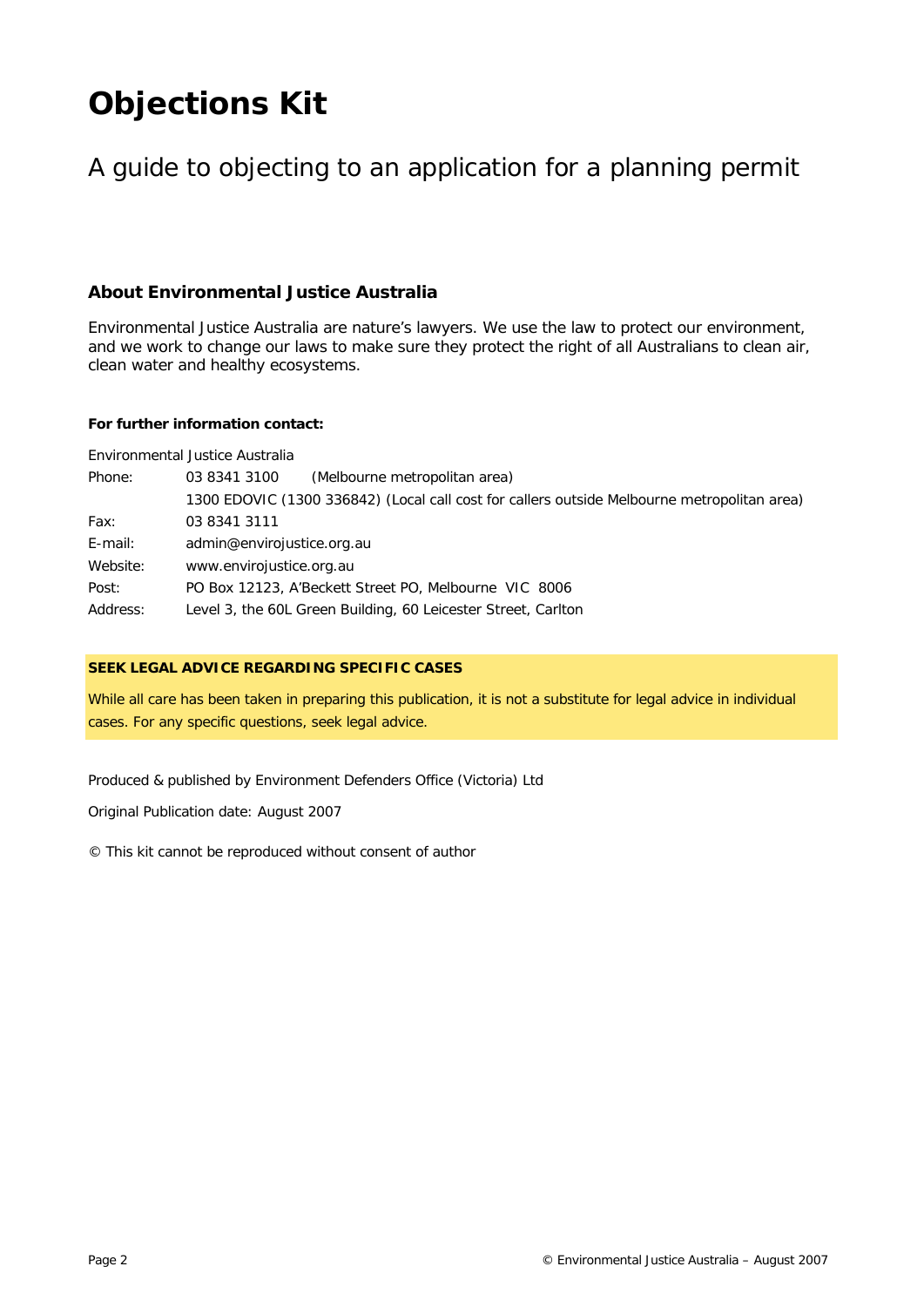# Table of Contents

| 1.0 |                                                                                           |    |
|-----|-------------------------------------------------------------------------------------------|----|
| 1.1 | How is use and development of land regulated in Victoria?                                 |    |
| 1.2 | What is a planning permit?                                                                | 4  |
| 1.3 | Who administers planning schemes?                                                         | 5  |
| 1.4 | What other bodies are involved?                                                           | 5  |
| 2.0 |                                                                                           |    |
| 2.1 | How is a permit application made?                                                         | 6  |
| 2.2 | Who must be given notice of a permit application?                                         | 6  |
| 2.3 | Who must give notice of a permit application?                                             | 6  |
| 2.4 | How is notice of a permit application given?                                              | 7  |
| 2.5 | What if I was entitled to notice but did not receive it?                                  | 7  |
| 2.6 | Can I inspect the permit application?                                                     | 7  |
| 3.0 |                                                                                           | 8  |
| 3.1 | Can I object to a permit application?                                                     | 8  |
| 3.2 | Can a group of people object to a permit application?                                     | 8  |
| 3.3 | How do I object to a permit application?                                                  | 8  |
| 3.4 | What time limits apply?                                                                   | 8  |
| 3.5 | On what grounds can I object?                                                             | 9  |
| 4.0 |                                                                                           | 10 |
| 4.1 | What must the Responsible Authority take into account?                                    | 10 |
| 4.2 | What else might the Responsible Authority take into account in appropriate circumstances? | 10 |
| 4.3 | What decision can the Responsible Authority make?                                         | 11 |
| 4.4 | Can I appeal the Responsible Authority's decision?                                        | 11 |
| 5.0 |                                                                                           |    |
| 5.1 | When can the Minister consider a permit application?                                      | 12 |
| 5.2 | Can I make submissions to the Minister?                                                   | 12 |
| 5.3 | What decision can the Minister make?                                                      | 12 |
| 5.4 | Can I appeal the Minister's decision?                                                     | 12 |
| 6.0 |                                                                                           | 13 |
| 6.1 | Useful addresses                                                                          | 13 |
| 6.2 | <b>Useful websites</b>                                                                    | 13 |
| 6.3 | Legal advice                                                                              | 14 |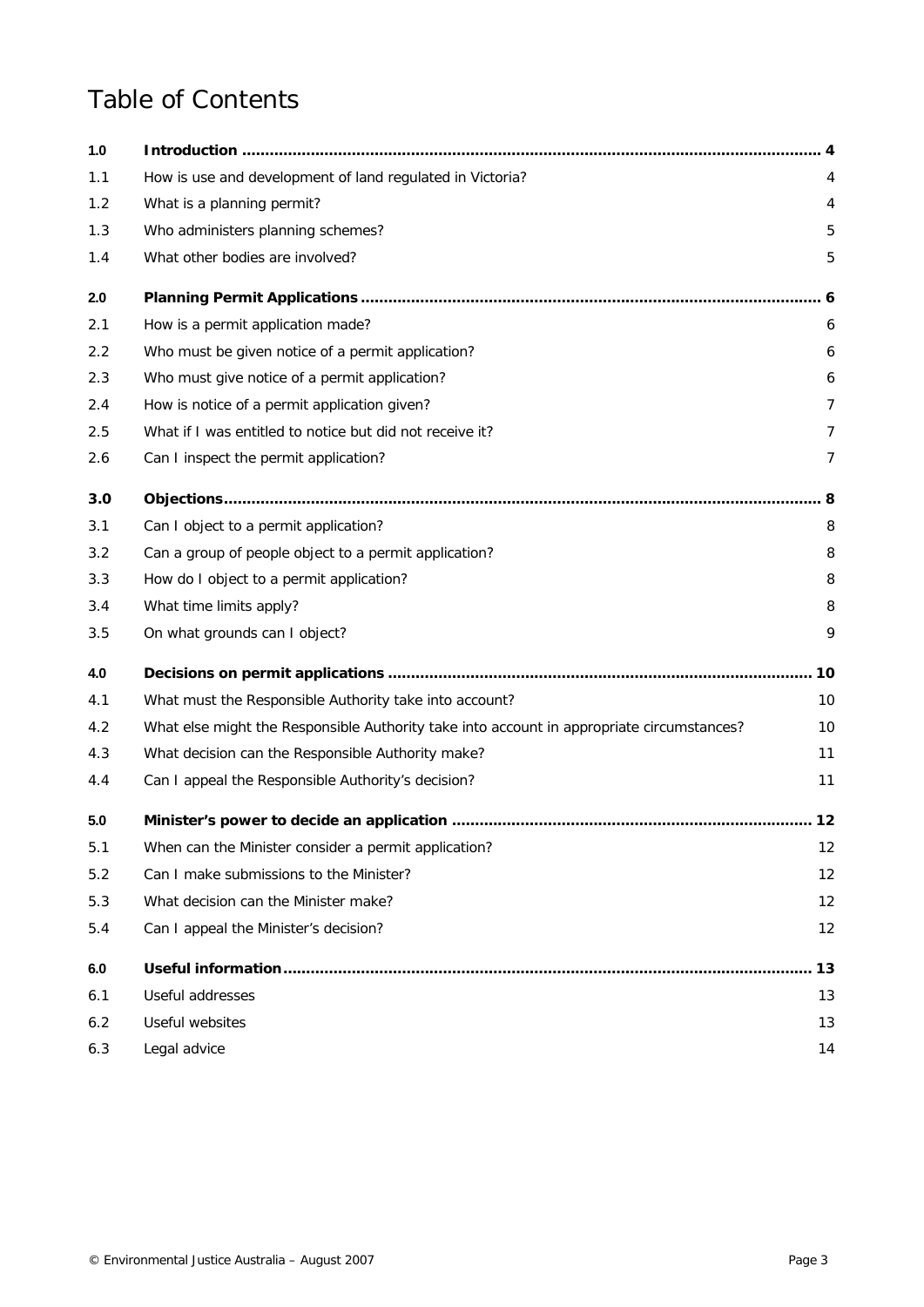# <span id="page-3-0"></span>**1.0 Introduction**

# <span id="page-3-1"></span>*1.1 How is use and development of land regulated in Victoria?* The use, development and protection of land in Victoria is primarily regulated by planning schemes made pursuant to the *Planning and Environment Act 1987* (**PE Act**). The PE Act is administered by the Minister for Planning. Planning schemes set out objectives, policies and controls for the use, development and protection of land within municipal districts. They must conform to the Victorian Planning Provisions (VPPs), which are standard planning provisions to ensure that planning schemes throughout Victoria are expressed in uniform language. The PE Act can be found at **[www.dms.dpc.vic.gov.au](http://www.dms.dpc.vic.gov.au/)** under 'Victorian Law Today'. The VPPs and General Practice Notes can be found at **[www.dse.vic.gov.au](http://www.dse.vic.gov.au/)** under 'planning'. Responsible Authorities (usually the local council) grant or refuse planning permits under the PE Act. The permit applicant usually has to give notice of a permit application at the direction of council. Generally, affected individuals have the opportunity to object to the grant of a permit. Where a permit is granted, they are entitled to appeal against that decision to the Victorian Civil and Administrative Tribunal (**VCAT**). However, objector rights can be, and often are, modified by the planning scheme. This may exclude the right to appeal a decision to grant a planning permit. *1.2 What is a planning permit?* A planning permit may be required under specific provisions within a planning scheme before land can be used or developed. For example, zoning provisions generally regulate planning permit requirements for the use and development of land within that zone.

<span id="page-3-2"></span>It may be necessary to obtain a planning permit to operate a retail business, or a particular industry, in a given zone. Where development is proposed, planning permits may be required to construct a building, carry out works or clear native vegetation. Development requirements usually appear in zoning provisions, overlays and in the "Particular Provisions".

Planning permits are different from building permits, which relate to the actual construction of a building or development. Sometimes a building permit and a planning permit will both be required for a development.

To find out whether a particular use or development requires a planning permit, check the relevant planning scheme. Planning schemes may be found at **[www.dse.vic.gov.au/planningschemes/](http://www.dse.vic.gov.au/planningschemes/)**.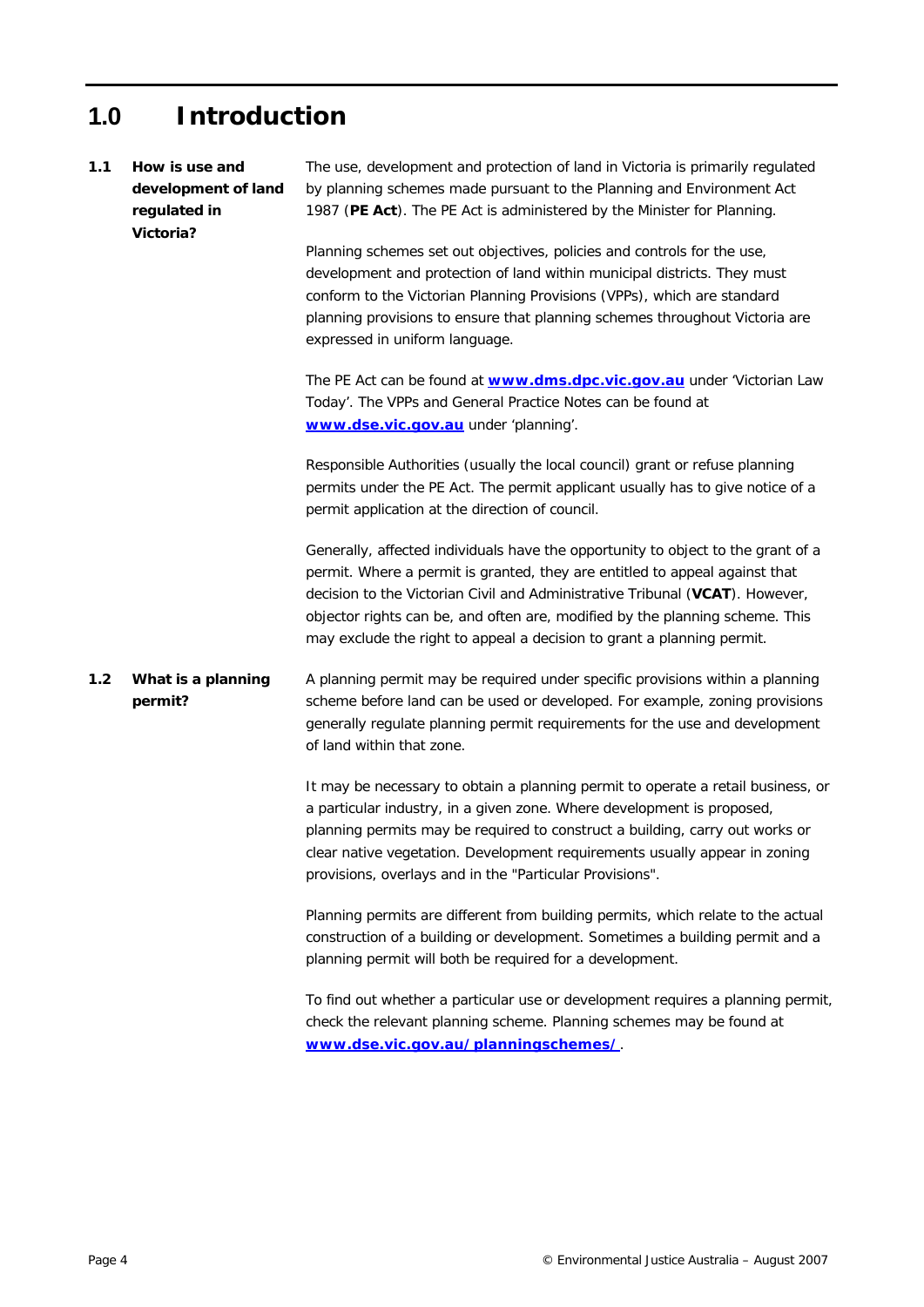<span id="page-4-0"></span>

| 1.3 | Who administers   | Responsible Authorities are bodies designated to administer and enforce      |
|-----|-------------------|------------------------------------------------------------------------------|
|     | planning schemes? | planning schemes (Section 14 PE Act). Where a permit, the planning scheme or |
|     |                   | a section 173 agreement has been contravened, the Responsible Authority      |
|     |                   | often seeks enforcement orders and may commence prosecution in the           |
|     |                   | Magistrate's Court. A Responsible Authority may be:                          |

- the relevant municipal (or local) council;
- the Minister for Planning ('Minister'); or
- anyone specified in the planning scheme as a Responsible Authority for that purpose.

(Section 13 PE Act)

<span id="page-4-1"></span>*1.4 What other bodies are involved?* Responsible Authorities may be required to submit copies of planning permit applications to 'Referral Authorities' (section 55 PE Act). Referral Authorities are specified in planning schemes and include:

the Environment Protection Authority (**EPA**);

the Department of Sustainability and Environment (**DSE**);

the Department of Human Services; and

water and fire authorities.

Referral Authorities are listed in clause 66 of the General Provisions section of the VPPs and planning schemes. Sometimes other provisions within the planning scheme may specify that a person or body is a Referral Authority.

Referral Authorities consider permit applications and impose conditions. If they object to the granting of the permit or stipulate conditions in the permit, the Responsible Authority must follow their decision. (Sections 56 and 61(2) and 62(1)(a) PE Act)

If a Responsible Authority fails to refer a permit application to a Referral Authority when it should have, the Referral Authority may request that VCAT either cancel or amend the permit. (Sections 87(3) and 89(1)(2) PE Act)

The requirements of Referral Authorities can be overturned on appeal at VCAT.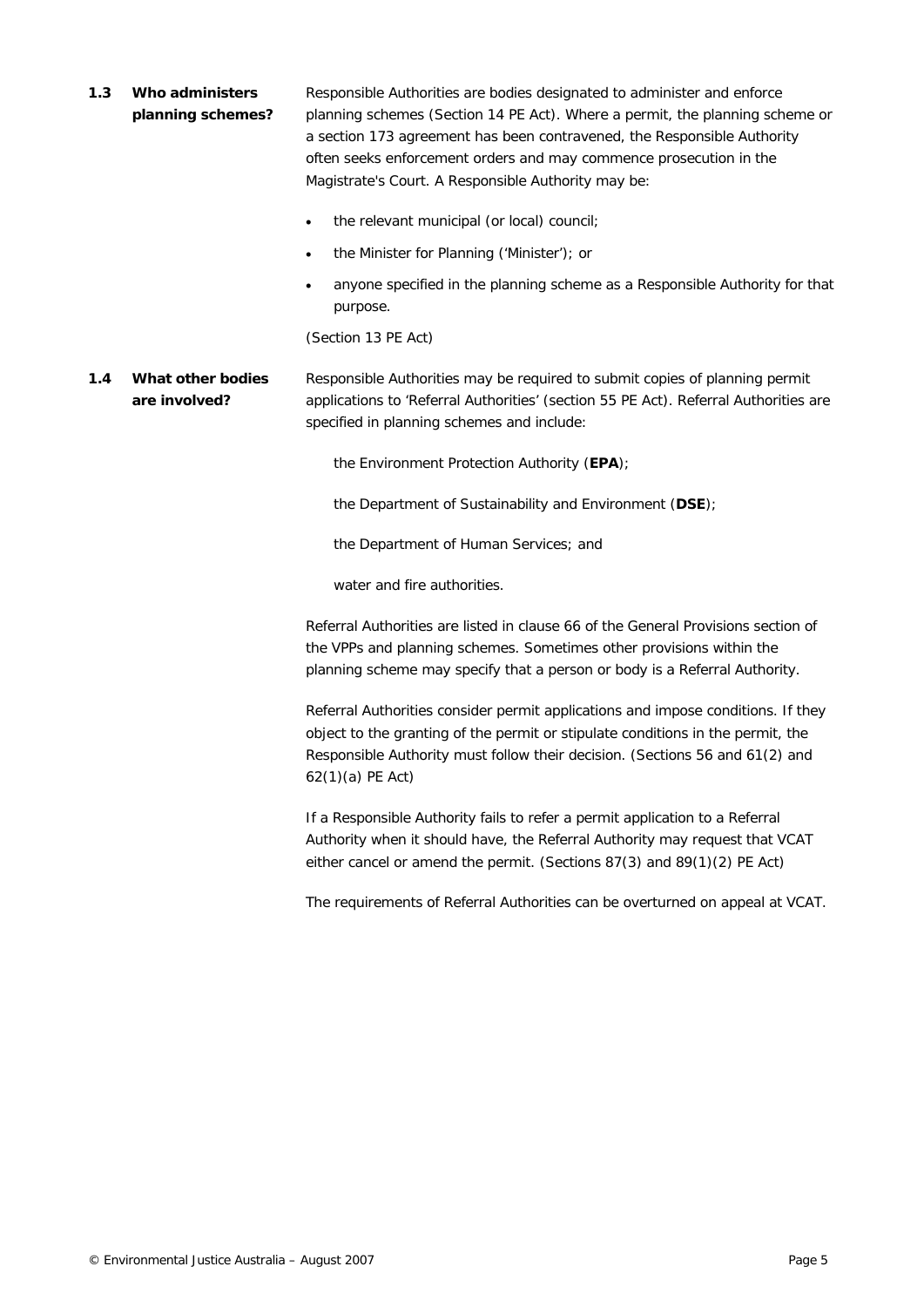# <span id="page-5-0"></span>**2.0 Planning Permit Applications**

<span id="page-5-3"></span><span id="page-5-2"></span><span id="page-5-1"></span>

| 2.1 | How is a permit<br>application made?                    | An application for a planning permit must be made to the relevant Responsible<br>Authority, usually the local council, in accordance with the regulations (section<br>47(1)(a) PE Act).                                                                                                                                                                                                                                                                                             |
|-----|---------------------------------------------------------|-------------------------------------------------------------------------------------------------------------------------------------------------------------------------------------------------------------------------------------------------------------------------------------------------------------------------------------------------------------------------------------------------------------------------------------------------------------------------------------|
|     |                                                         | Application forms can be obtained from the Relevant Authority and must be<br>filled out and lodged with them.                                                                                                                                                                                                                                                                                                                                                                       |
| 2.2 | Who must be given<br>notice of a permit<br>application? | The notice requirements set out in section 52(1) of the PE Act must be<br>complied with, unless the planning scheme specifies that a permit application is<br>exempt.                                                                                                                                                                                                                                                                                                               |
|     |                                                         | Where, as will usually be the case, an application is not exempt, notice of an<br>application must be provided pursuant to section 52(1) of then PE Act, unless<br>the Responsible Authority is satisfied that the grant of the permit would not<br>cause material detriment to any person.                                                                                                                                                                                         |
|     |                                                         | In particular, the Responsible Authority must give notice of the permit<br>application to:                                                                                                                                                                                                                                                                                                                                                                                          |
|     |                                                         | the owners and occupiers of adjoining land, unless the Responsible<br>$\bullet$<br>Authority is satisfied that the grant of the permit would not cause any<br>material detriment (section $52(1)(a)$ );                                                                                                                                                                                                                                                                             |
|     |                                                         | any local council that is materially affected (section $52(1)(b)$ )<br>$\bullet$                                                                                                                                                                                                                                                                                                                                                                                                    |
|     |                                                         | Referral Authorities (section 52(1)(c));<br>٠                                                                                                                                                                                                                                                                                                                                                                                                                                       |
|     |                                                         | the owners and occupiers of land benefited by a registered restrictive<br>$\bullet$<br>covenant, if the application is to remove or vary the restrictive covenant, or<br>would result in a breach of the restrictive covenant (section $52(1)(ca)$ );                                                                                                                                                                                                                               |
|     |                                                         | any other persons the Responsible Authority considers may suffer material<br>$\bullet$<br>detriment if the permit is granted (section 52(1)(d).                                                                                                                                                                                                                                                                                                                                     |
|     |                                                         | Note that the Responsible Authority may give any further notice that it<br>considers appropriate of an application that is likely to be of interest or concern<br>to the community (section 52(3)). This allows the Responsible Authority to<br>consider objections from a larger group of people than might normally be<br>entitled to object, and also to require notice in circumstances where the<br>planning scheme provides that an application is exempt from section 52(1). |
| 2.3 | Who must give<br>notice of a permit<br>application?     | The permit applicant must give notice of a permit application, if directed by the<br>Responsible Authority. Otherwise, notice may be given by the Responsible<br>Authority itself.                                                                                                                                                                                                                                                                                                  |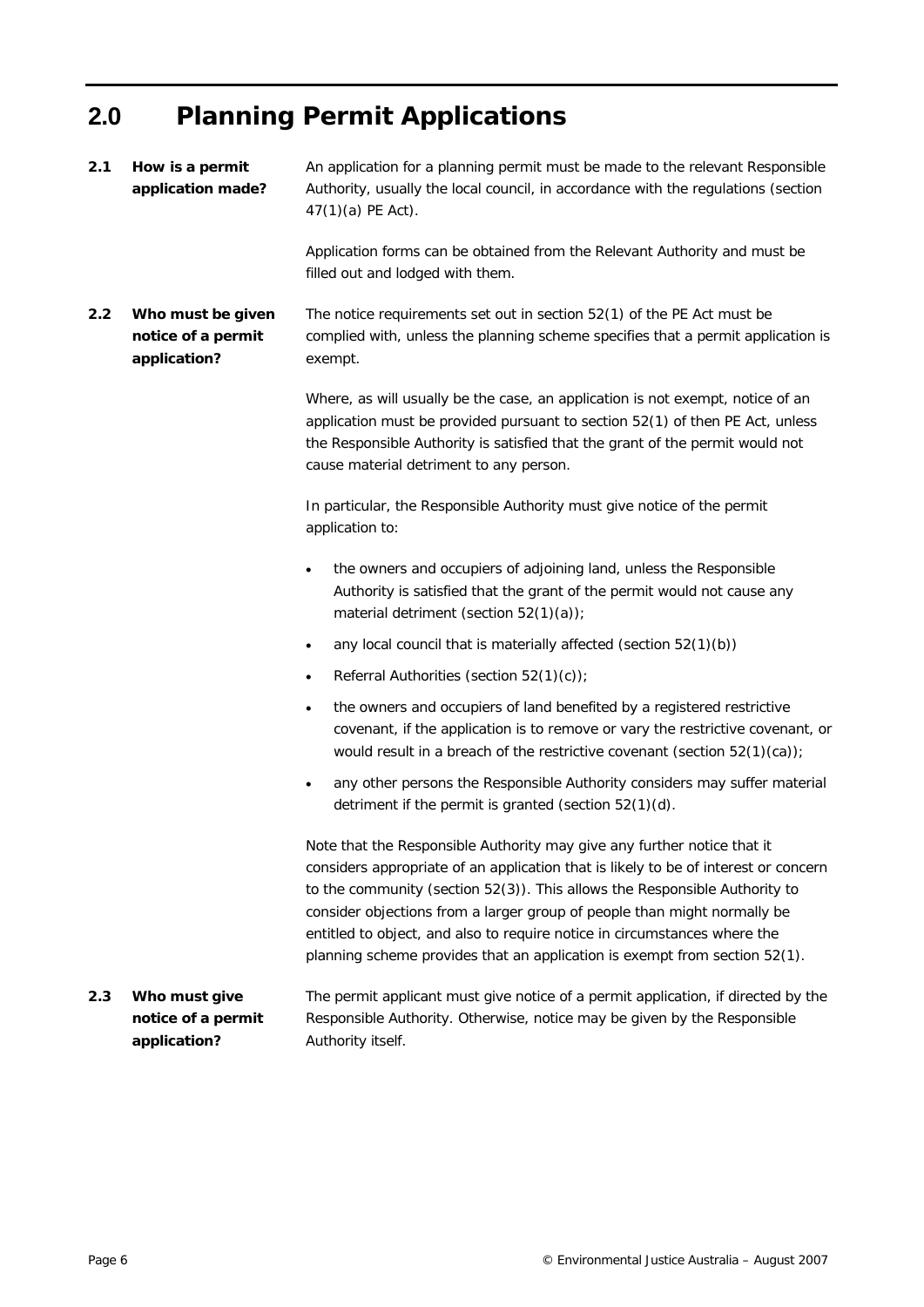## <span id="page-6-0"></span>*2.4 How is notice of a permit application given?*

How notice is given depends, for example, on whether a person is the owner of an adjoining property, or someone who is potentially affected for other reasons.

### **Adjoining owners and occupiers**

Because the right to notice is fundamental to the objectives of the PE Act, Responsible Authorities usually ensure that adjoining owners and occupiers are informed by letter.

### **Others**

In order to try to ensure that all other people who are entitled to object receive adequate notice, the following methods may be employed:

- placing a sign on the subject land;
- by publishing a notice in the local newspaper(s);
- giving the notice personally or sending it via post; or
- in any other way considered appropriate by the Responsible Authority.

(Section 52 PE Act)

#### <span id="page-6-1"></span>*2.5 What if I was entitled to notice but did not receive it?* **Before a permit is issued** Ask the Responsible Authority to consider your objection anyway. If the Responsible Authority has already decided to grant a permit, you can apply to

VCAT for leave to be joined as a party to an appeal, or for leave to seek review of any decision of the Responsible Authority to grant the permit.

### **After the permit is issued**

If you were not given notice and believe you should have been, you can apply to VCAT to cancel or amend the permit. (Section 87(1) PE Act)

For more information see EDO *Enforcement Kit*, Section 5.0.

<span id="page-6-2"></span>*2.6 Can I inspect the permit application?* Applications must be made available to the public, so you can inspect a permit application at the offices of the Responsible Authority until the completion of any appeals process. It is a good idea to make an appointment. (Section 51 PE Act and General Practice Note, December 1999, *Improving Access to Planning Documents,* DSE website.)

> A copy of every permit issued must also be available for public inspection, free of charge at the offices of the Responsible Authority. (Section 70 PE Act)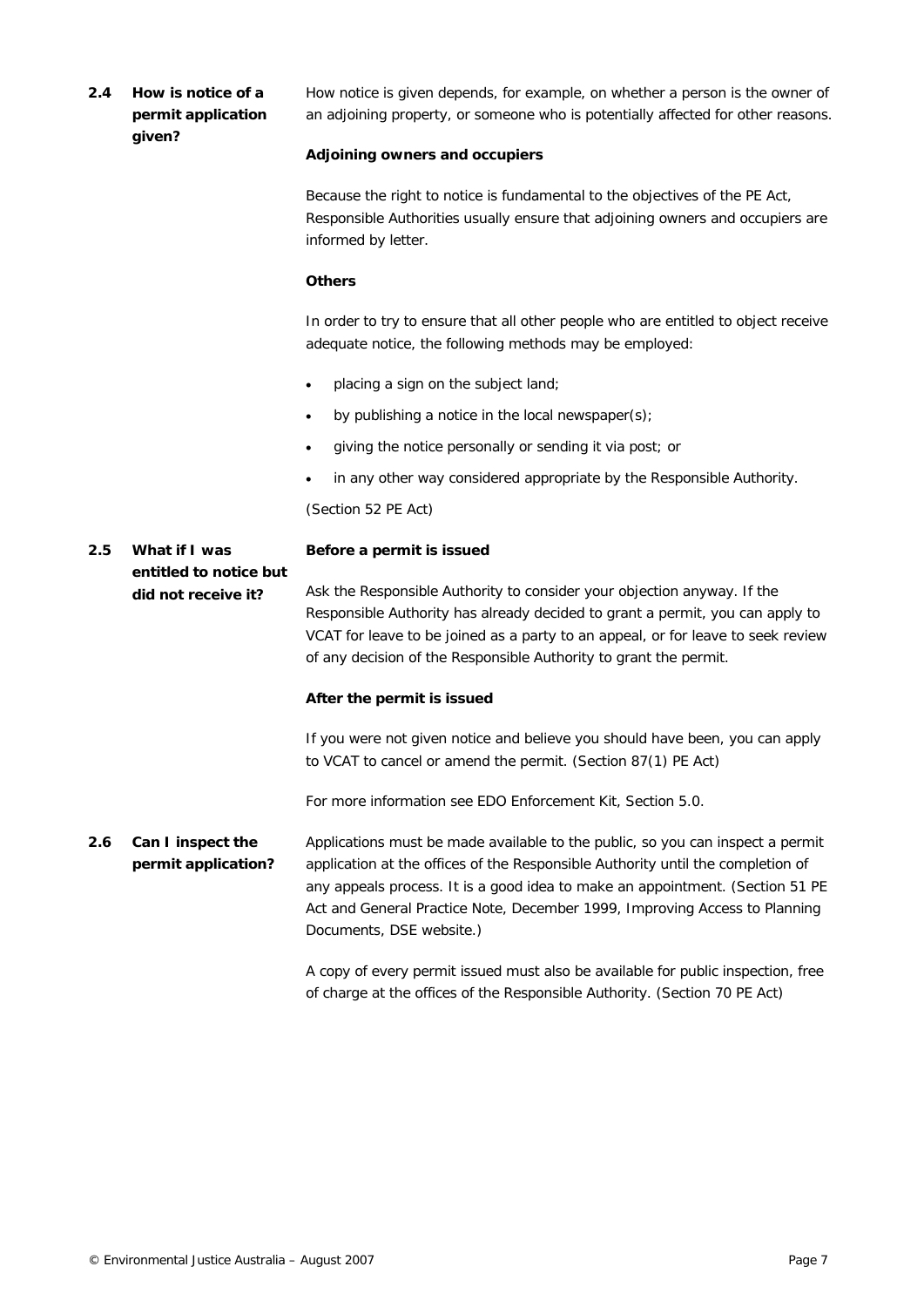# <span id="page-7-0"></span>**3.0 Objections**

<span id="page-7-4"></span><span id="page-7-3"></span><span id="page-7-2"></span><span id="page-7-1"></span>

| 3.1 | Can I object to a<br>permit application?                    | If you may be affected by the grant of a permit, you can object to the grant of<br>a permit. (Section 57(1) PE Act)                                                                                                                                                                                                                                                                 |
|-----|-------------------------------------------------------------|-------------------------------------------------------------------------------------------------------------------------------------------------------------------------------------------------------------------------------------------------------------------------------------------------------------------------------------------------------------------------------------|
|     |                                                             | <b>Note</b>                                                                                                                                                                                                                                                                                                                                                                         |
|     |                                                             | Even if the planning scheme does not require you be given notice of the<br>application, you may still object. However the Responsible Authority is not<br>required to take your objection into account. Similarly, VCAT may refuse to<br>consider your objection if you are not affected by the proposal or if it does not<br>raise relevant considerations. (Section 60(3) PE Act) |
| 3.2 | Can a group of<br>people object to a<br>permit application? | A group of people may make an objection together.                                                                                                                                                                                                                                                                                                                                   |
|     |                                                             | The group may designate a person to receive notice of the objection on their<br>behalf and give the Responsible Authority the name and address of the person<br>who is to receive notice of the decision. (Section 57(3) PE Act)                                                                                                                                                    |
|     |                                                             | Often this is a good idea because on appeal VCAT prefers to avoid hearing<br>multiple submissions covering the same issues. Having an objector<br>representative may help you to coordinate your case, save time and money,<br>and make your presentation more effective.                                                                                                           |
| 3.3 | How do I object to a                                        | Objections must:                                                                                                                                                                                                                                                                                                                                                                    |
|     | permit application?                                         | be in writing;<br>٠                                                                                                                                                                                                                                                                                                                                                                 |
|     |                                                             | clearly state the reasons for the objection; and<br>$\bullet$                                                                                                                                                                                                                                                                                                                       |
|     |                                                             | clearly state how the person making the objection would be affected by the<br>$\bullet$<br>grant of the permit.                                                                                                                                                                                                                                                                     |
|     |                                                             | (Section 57(2) PE Act)                                                                                                                                                                                                                                                                                                                                                              |
|     |                                                             | The Responsible Authority will probably have a prescribed form. You should<br>contact them and enquire before you lodge an objection. You should lodge your<br>objection with the Responsible Authority.                                                                                                                                                                            |
| 3.4 | <b>What time limits</b><br>apply?                           | Responsible Authorities may decide to grant or refuse a permit within 14 days<br>of giving notice of the application. (Section 59 PE Act)                                                                                                                                                                                                                                           |
|     |                                                             | Generally, you should lodge your objection within 14 days of notice of the<br>application. However, you should contact the Responsible Authority to confirm<br>what time frames apply.                                                                                                                                                                                              |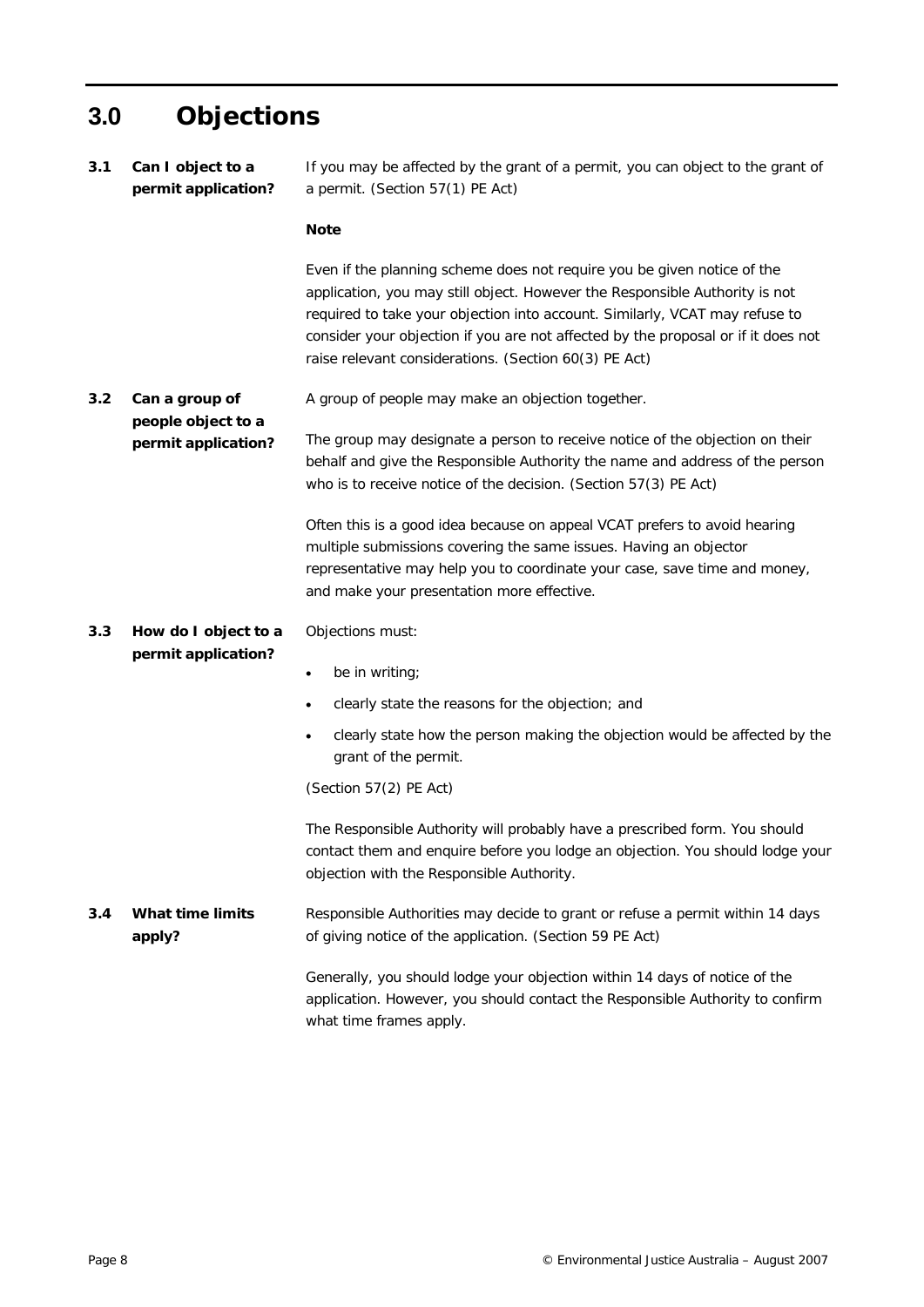# <span id="page-8-0"></span>*3.5 On what grounds can I object?*

An objection should identify how you are affected by the proposal and should address all relevant planning considerations. You should be conscious that including irrelevant matters may undermine your best arguments. For example, it is best to avoid objections based on concerns about property values.

Often there is a long history of grievances between neighbours. Rather than focus on why the permit applicant is a bad person, you should focus on why the proposal is flawed.

The items set out below at Sections 4.1 and 4.2 must be considered by a Responsible Authority and are a good starting point in drafting your objection.

In an urban or residential context, the following are often important considerations:

- detriment to the amenity of the area, including the features, benefits or advantages of the local environment which people currently enjoy;
- effect on views, noise, traffic or general atmosphere of area; and
- impact on the preferred or existing character of the neighbourhood.

### **Handy tips**

Tell the council officer something new. Ask yourself what is it that you know about the area that is worth protecting, before you start to research the planning scheme requirements.

Keep your points succinct. Use headings and bullet points to make your submission easy to read and follow.

Send your objection by email so that the planning officer can cut and paste from it.

Spend time looking at the plans in order to explain the practical problems of the proposal and how they might reasonably affect you. If you can't get to the Council office, ask for a copy to be posted to you.

You should also take the opportunity to speak at any Council hearing if you can. (See VCAT Brochure, *Submissions in the Planning List*, available on the VCAT website.)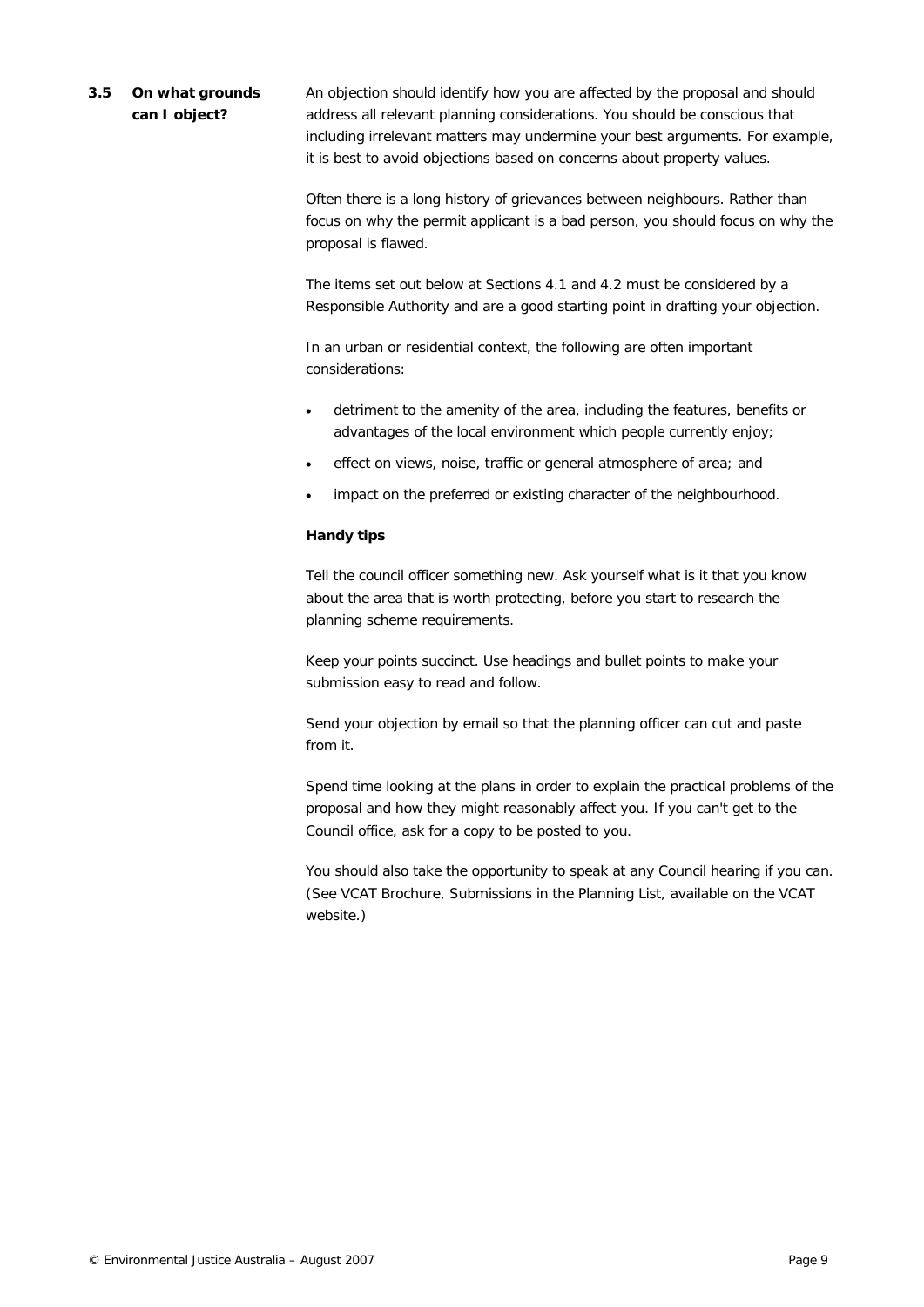# <span id="page-9-0"></span>**4.0 Decisions on permit applications**

<span id="page-9-2"></span><span id="page-9-1"></span>

| 4.1 | What must the<br>Responsible                                                                                    | The Responsible Authority must take into account the following:                                                                                                                                                                     |
|-----|-----------------------------------------------------------------------------------------------------------------|-------------------------------------------------------------------------------------------------------------------------------------------------------------------------------------------------------------------------------------|
|     | Authority take into<br>account?                                                                                 | The relevant planning scheme<br>٠                                                                                                                                                                                                   |
|     |                                                                                                                 | All objections and submissions which it has received, if notice of the<br>$\bullet$<br>application was required;                                                                                                                    |
|     |                                                                                                                 | Any decision and comments of referral authorities; and<br>$\bullet$                                                                                                                                                                 |
|     |                                                                                                                 | Any significant effects the Responsible Authority considers the use or<br>$\bullet$<br>development may have on the environment, or which the Responsible<br>Authority considers the environment may have on the use or development. |
|     |                                                                                                                 | (Section $60(1)(a)$ PE Act)                                                                                                                                                                                                         |
| 4.2 | What else might the<br>Responsible<br><b>Authority take into</b><br>account in<br>appropriate<br>circumstances? | Other matters the Responsible Authority may take into account, where<br>appropriate are:                                                                                                                                            |
|     |                                                                                                                 | Any significant social and economic effects of the use or development;<br>$\bullet$                                                                                                                                                 |
|     |                                                                                                                 | Strategic plans, policy statements, codes or guidelines that have been<br>$\bullet$<br>adopted by a Minister, government department, public authority or local<br>council:                                                          |
|     |                                                                                                                 | Any amendment to the planning scheme which has been adopted by a<br>$\bullet$<br>planning authority;                                                                                                                                |
|     |                                                                                                                 | Any agreements between the Responsible Authority and the land owner<br>$\bullet$<br>which affect the land under section 173; and                                                                                                    |
|     |                                                                                                                 | Any other relevant matter.<br>$\bullet$                                                                                                                                                                                             |

(Section 60(1)(b) PE Act)

### **Note**

If the Responsible Authority considers an objection has been made primarily to secure or maintain a financial advantage for the objector, the Responsible Authority may reject the objection and proceed as if the objection had not been made. For example, a shopping centre owner objecting to a proposal for a nearby retail use because it will cause competition might be found to be made to secure financial advantage.

(Section 57 PE Act)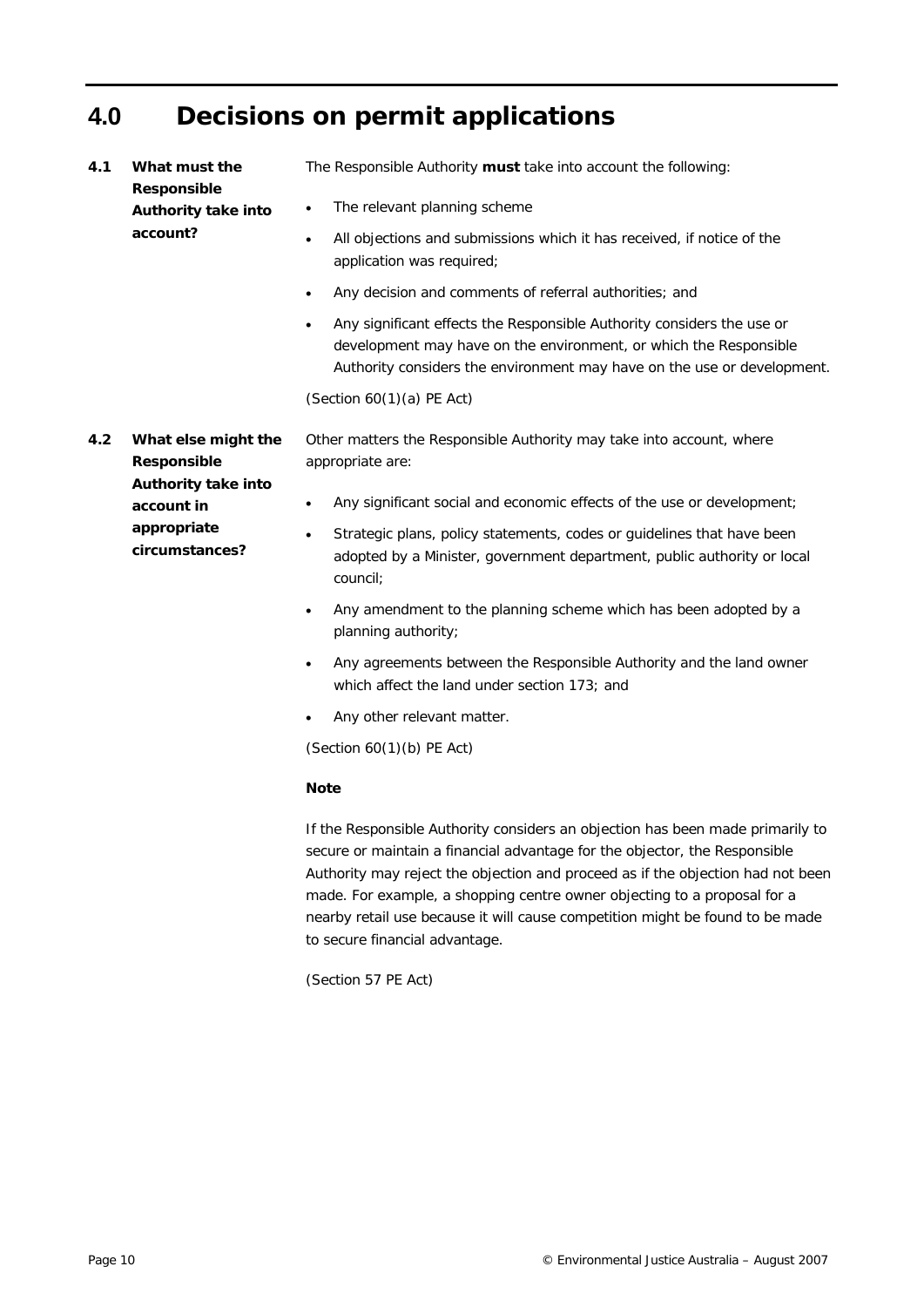<span id="page-10-1"></span><span id="page-10-0"></span>

| 4.3 | What decision can<br>the Responsible                            | The Responsible Authority may decide:                                                                                                                                                        |
|-----|-----------------------------------------------------------------|----------------------------------------------------------------------------------------------------------------------------------------------------------------------------------------------|
|     | <b>Authority make?</b>                                          | to grant a permit;<br>٠                                                                                                                                                                      |
|     |                                                                 | to grant a permit subject to conditions; or<br>٠                                                                                                                                             |
|     |                                                                 | to refuse to grant a permit on any ground it thinks fit.<br>$\bullet$                                                                                                                        |
|     |                                                                 | (Section 61(1) PE Act)                                                                                                                                                                       |
|     |                                                                 | The Responsible Authority must refuse to grant the permit if the relevant<br>Referral Authority objects to the grant of the permit. (Section 61(2) PE Act)                                   |
|     |                                                                 | If the land is coastal Crown land, the Minister administering the Coastal<br>Management Act 1995 must consent before a permit to develop the land can<br>be granted. (Section 61(3) PE Act). |
| 4.4 | Can I appeal the<br><b>Responsible</b><br>Authority's decision? | Generally, an objector is entitled to appeal to VCAT in respect of a decision of a<br>Responsible Authority to grant a planning permit.                                                      |
|     |                                                                 | For further information see Fact Sheet 2.3 Planning Permit Appeals and the<br>Appeals Kit.                                                                                                   |
|     |                                                                 | See also VCAT website under 'Planning and Environment' and 'How to make an<br>application to VCAT'.                                                                                          |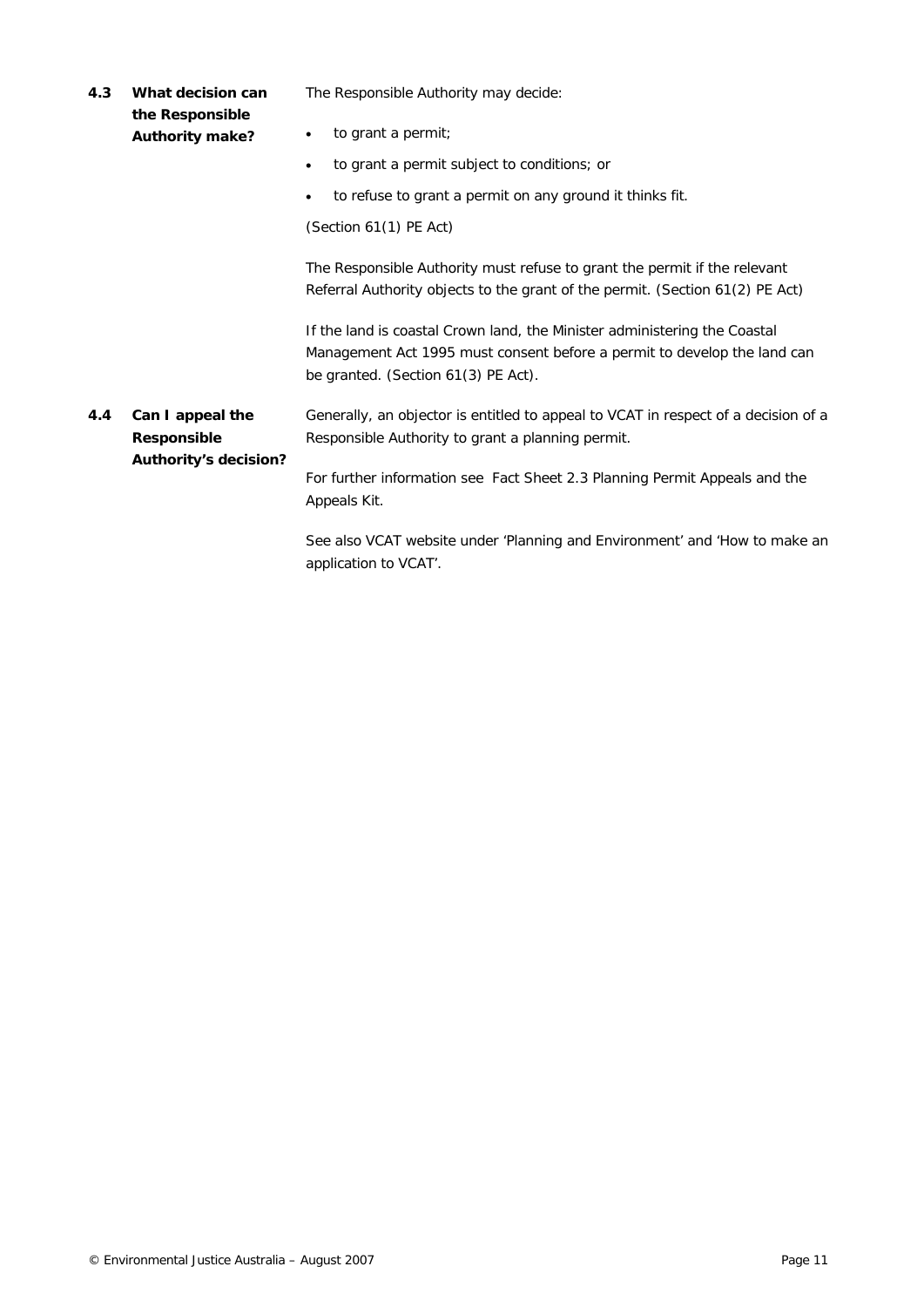# <span id="page-11-0"></span>**5.0 Minister's power to decide an application**

## <span id="page-11-1"></span>*5.1 When can the Minister consider a permit application?*

#### **Minister's 'call-in' power**

Before a Responsible Authority has made a decision about a planning permit, the Minister for Planning may 'call in' the application if it appears to the Minister that:

- the planning application raises a major issue of policy and the determination of the application may have a substantial effect on the achievement or development of planning objectives;
- the decision on the application has been unreasonably delayed to the disadvantage of the permit applicant; or
- the use or development to which the application relates is required to be considered by the Minister under another law.

(Section 97B PE Act)

Also see General Practice Note, *Ministerial Powers of Intervention in Planning and Heritage Matters*, (December 1999), DSE website.

A Responsible Authority can also request that the Minister make the decision in relation to an application.

(Section 97C PE Act)

<span id="page-11-2"></span>*5.2 Can I make submissions to the Minister?* Where an application is to be decided by the Minister, the Minister must, unless certain exceptions apply, appoint a planning panel (**Panel**) and refer any submissions or objections received to the Panel.

> The Panel must give anyone who made a submission or raised an objection, or any other person affected by the permit application, a reasonable opportunity to be heard, and must consider their submissions or objections.

(Section 97E PE Act).

<span id="page-11-3"></span>*5.3 What decision can the Minister make?* After considering any Panel report, the planning scheme and any other matters, the Minister may:

- grant the permit;
- grant the permit subject to conditions; or
- refuse to grant the permit.

<span id="page-11-5"></span><span id="page-11-4"></span>*5.4 Can I appeal the Minister's decision?* You cannot appeal to VCAT, and VCAT cannot cancel or amend a permit, if the Minister has made a decision in respect of an application for a planning permit in accordance with the above process.

(Section 97M PE Act)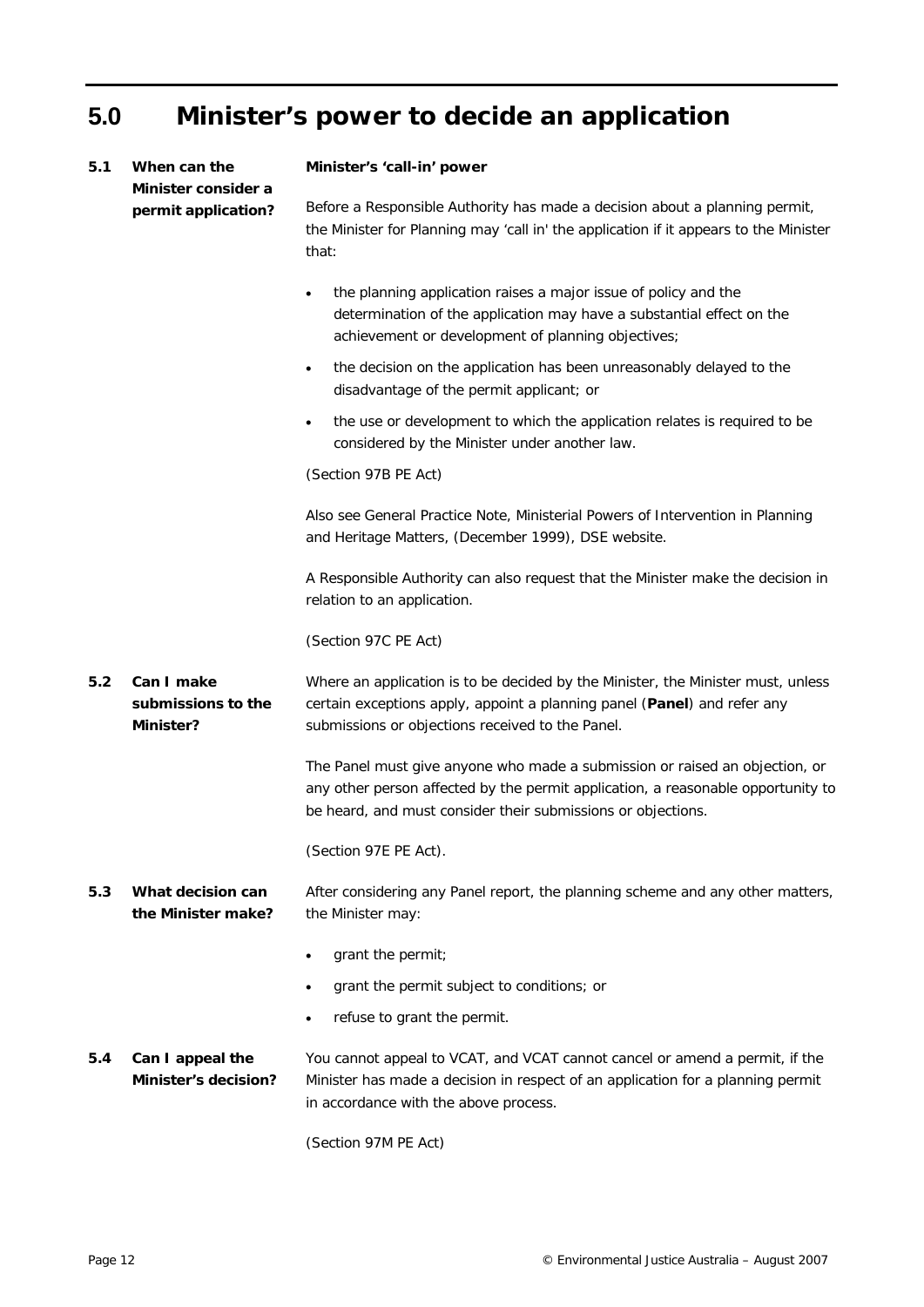# **6.0 Useful information**

<span id="page-12-1"></span><span id="page-12-0"></span>

| 6.1 | Useful addresses       | <b>Environment Protection Authority</b><br>40 City Road, Southbank 3006<br>Ph: (03) 9695 2722               |
|-----|------------------------|-------------------------------------------------------------------------------------------------------------|
|     |                        | <b>Information Victoria</b>                                                                                 |
|     |                        | 356 Collins Street, Melbourne, 3000                                                                         |
|     |                        | Ph: 1300 366 356                                                                                            |
|     |                        | Planning Information Centre, DSE                                                                            |
|     |                        | Upper Plaza, Nauru House                                                                                    |
|     |                        | 80 Collins Street, Melbourne, 3000<br>Ph: (03) 9655 8830                                                    |
|     |                        | Victorian Civil and Administrative Tribunal<br>55 King Street, Melbourne, 3000                              |
|     |                        | Ph: 9628 9777                                                                                               |
| 6.2 | <b>Useful websites</b> | Department of Sustainability and Environment:                                                               |
|     |                        | www.dse.vic.gov.au                                                                                          |
|     |                        | http://www.dse.vic.gov.au/planningschemes/                                                                  |
|     |                        | http://www.dse.vic.gov.au/shared/ats.nsf/webviewdisplay?openform                                            |
|     |                        | <b>Environment Protection Authority:</b>                                                                    |
|     |                        | www.epa.vic.gov.au                                                                                          |
|     |                        | Commonwealth Department of the Environment and Water Resources:<br>www.environment.gov.au                   |
|     |                        | Victorian Civil and Administrative Tribunal:<br><u>www.vcat.vic.gov.au</u>                                  |
|     |                        | http://www.vcat.vic.gov.au/CA256DBB0022825D/page/Planning+and+En                                            |
|     |                        | vironment-Legislation-Practice+Notes?OpenDocument&1=65-                                                     |
|     |                        | Planning+and+Environment~&2=35-Legislation~&3=10-Practice+Notes~                                            |
|     |                        | http://www.vcat.vic.gov.au/CA256DBB0022825D/page/Planning+and+En                                            |
|     |                        | vironment-Hearings?OpenDocument&1=65-<br>Planning + and + Environment ~ $& 2 = 15$ -Hearings ~ $& 3 = \sim$ |
|     |                        | Humane Society International:                                                                               |
|     |                        | www.hsi.org.au                                                                                              |
|     |                        | Victorian Government:                                                                                       |

[www.vic.gov.au](http://www.vic.gov.au/)